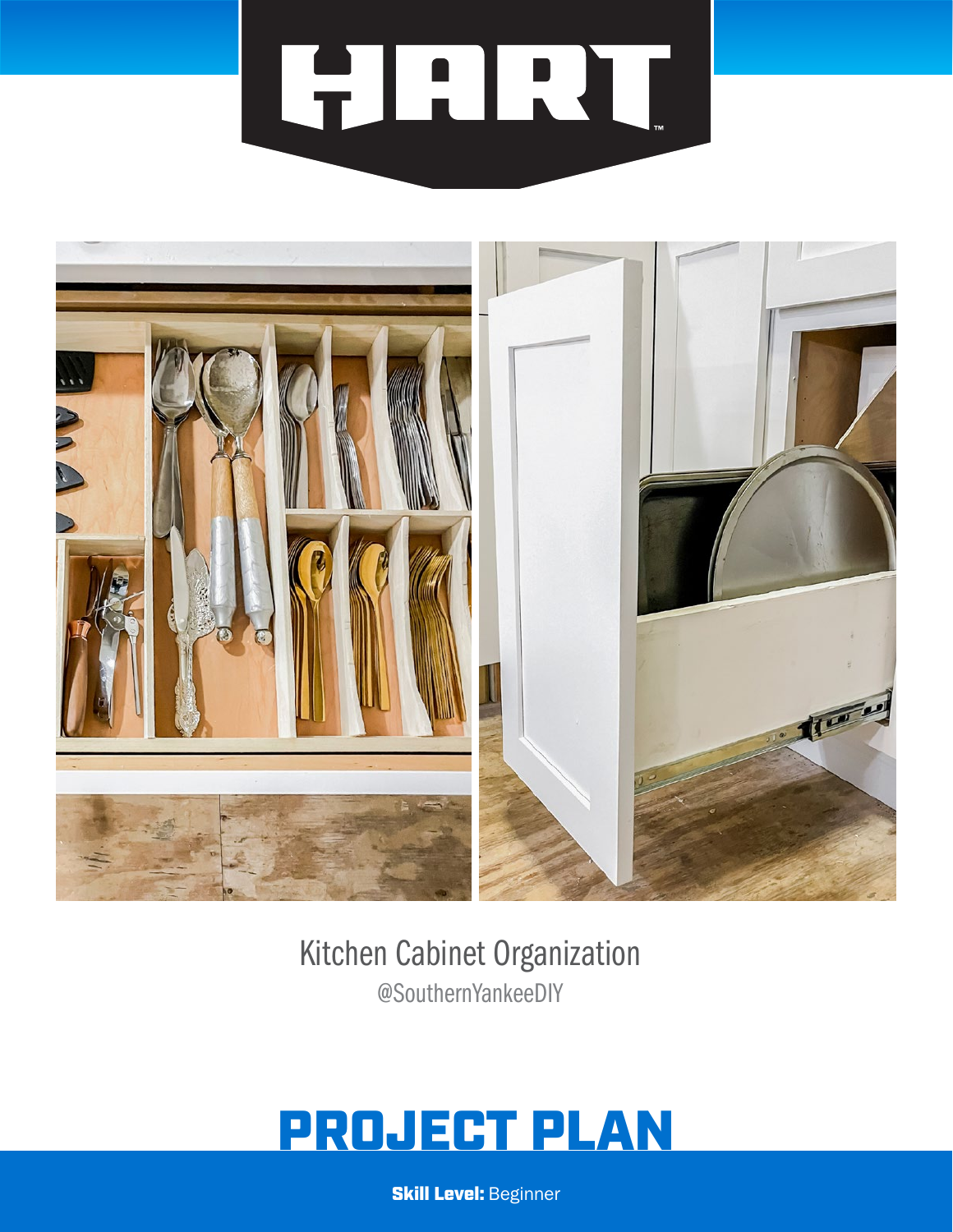# **Materials**

| <b>Item</b>                                      | <b>Oty</b> |
|--------------------------------------------------|------------|
| <sup>1</sup> / <sub>4</sub> " Poplar Wood Pieces | 4          |
| 1/2" Poplar Wood Pieces                          | 3          |
| 1x6" White Primed Board                          | 1          |
| Wood Glue                                        |            |
| <b>Drawer Slides</b>                             |            |
| Painters Tape                                    |            |

\* Board Dimensions are "nominal". Actual dimensions are smaller due to lumber industry standards. Cuts are actual length. A select/premium board or plywood comes with a smoother surface finish. It is clear or has very few tight knots, and it will have straight and sharp edges. This grade of wood pairs well with other boards or panels better and requires less time to sand and finish.

# Tools Used



ALSO NEEDED: Router bits (optional), Clamps, Nail Gun

Battery Tip: A 4.0 Ah battery is recommended to be paired with high amp draw tools for maximum efficiency.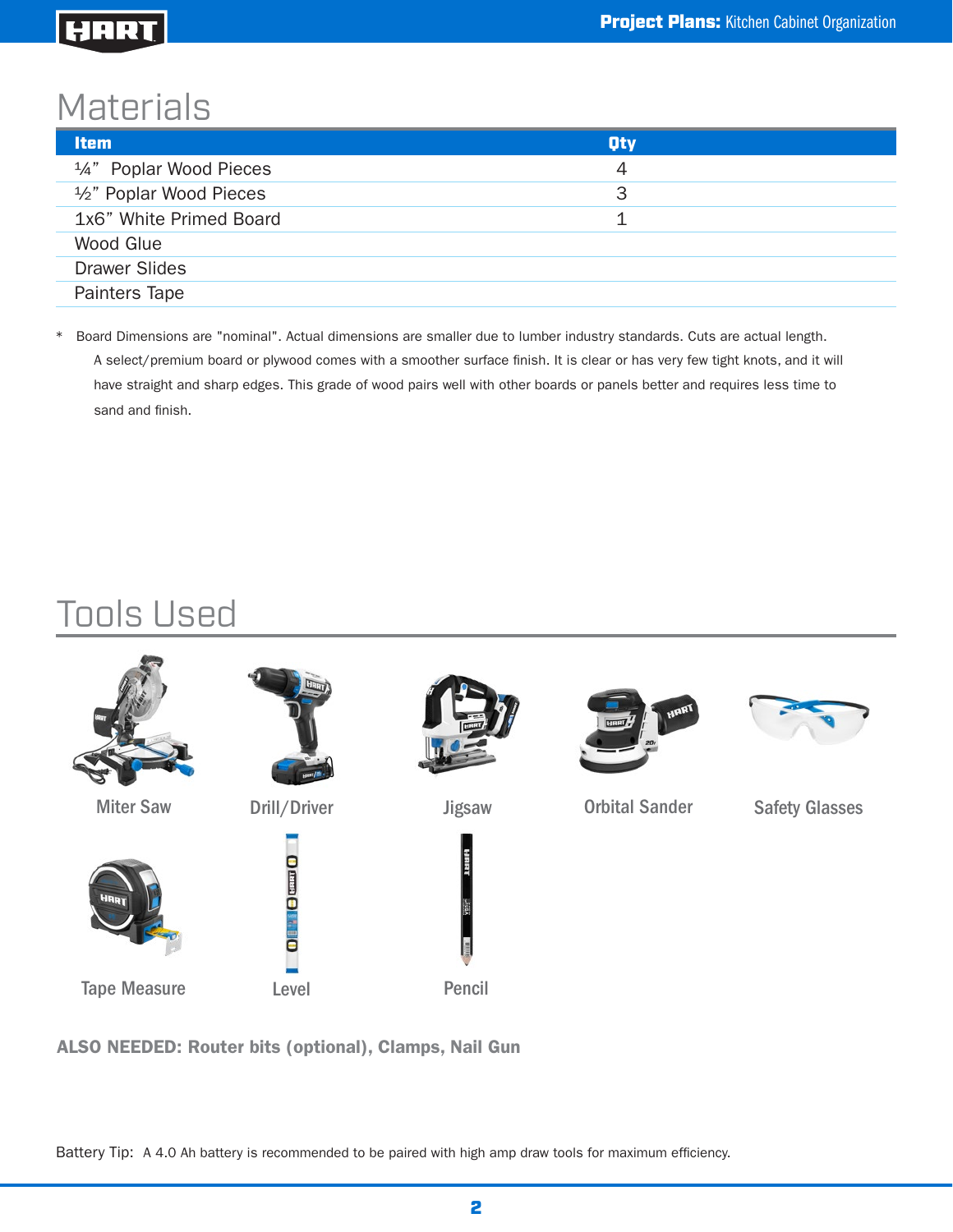# Silverware Drawer Assembly Instructions

# Step 1

First, use tape to mark how I wanted the organizer to look inside the drawer.



# Step 2

Measure the outside base of the organizer and cut the ½" wood to that size with a miter saw.

# Step 3

Once the 4 outside pieces are cut, glue the edges together, level, and clamp them while they dry.



# Step 4

After the base dries, insert the center slats with wood glue while using spacers for distance. Spacers are a must when you are using the same measurements – they keep the entire project accurate!

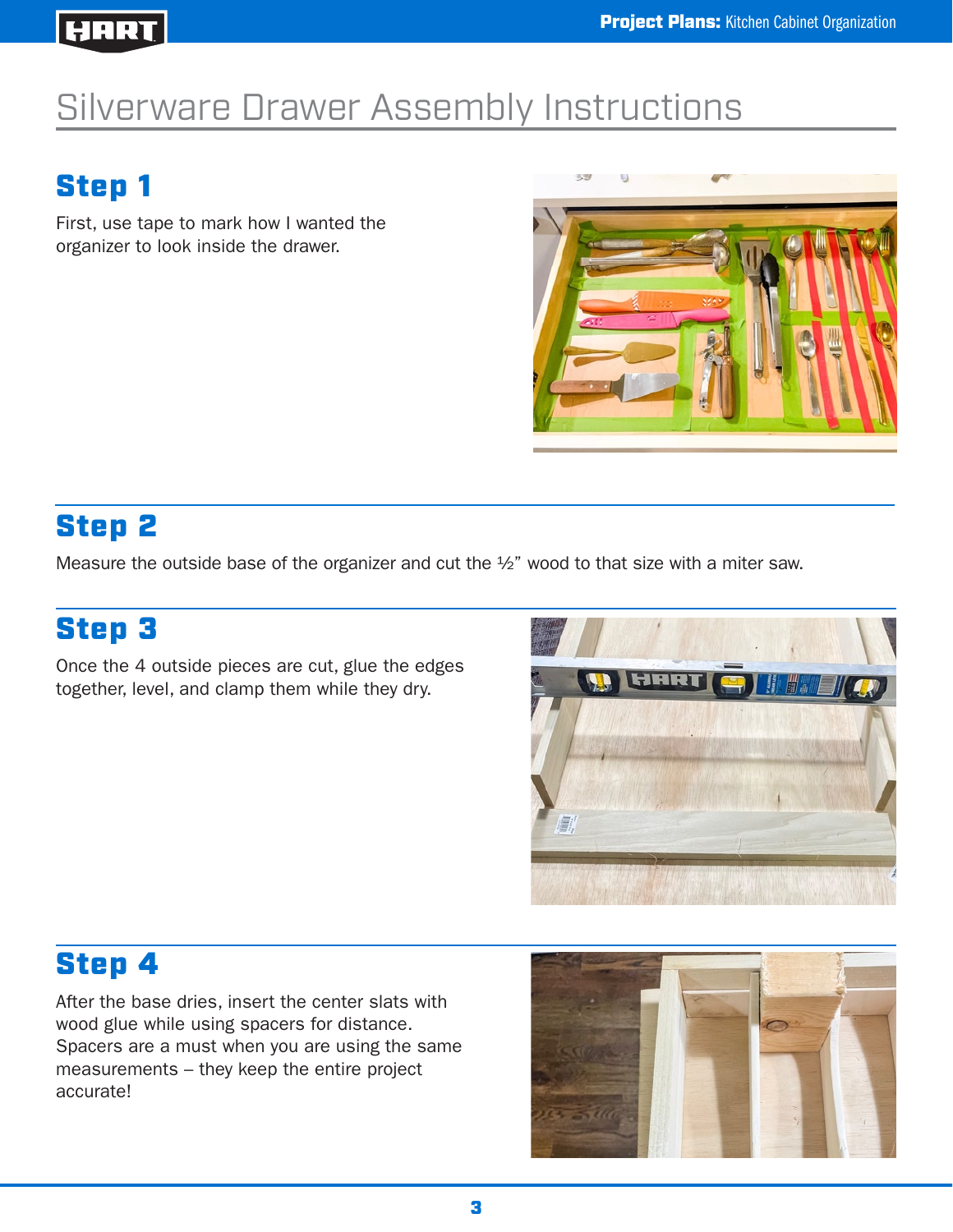# HHRT

# Step 5

For the silverware slats, use a jigsaw to make a curved cut out of the center. Sand where needed.



# Step 6

Repeat process with silverware slats where needed.

# Step 7

Enjoy your new drawer organizer!

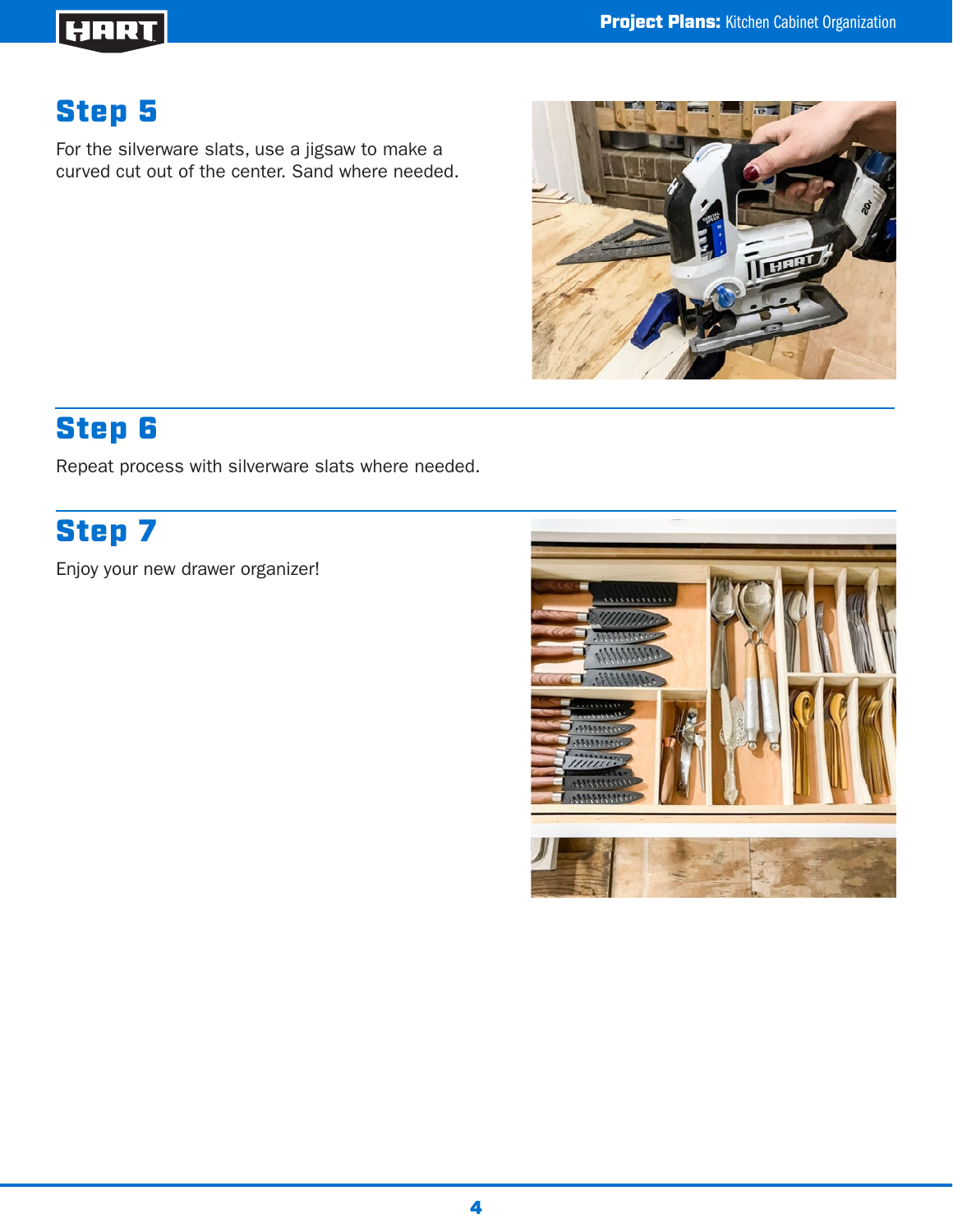# Baking Sheet Organizer Assembly Instructions

# Step 1

First, install the two drawer slides at the bottom of the cabinet. Use scrap wood to make sure they will slide on the outside of the cabinet's trim. Next, measure the distance between the drawer slides with both pieces installed. This is the size you want to build the drawer.



# Step 2

Cut the primed pine boards to the drawer size using a miter saw.



#### Step 3

For the bottom of the drawer, use either a router to create slots for the bottom or you glue and nail it from the bottom (at a later step).

# Step 4

Once the sides are built, attach the frame together using pocket holes and screws. The bottom will be made out of 1/4" plywood cut to the size of the bottom of the drawer.